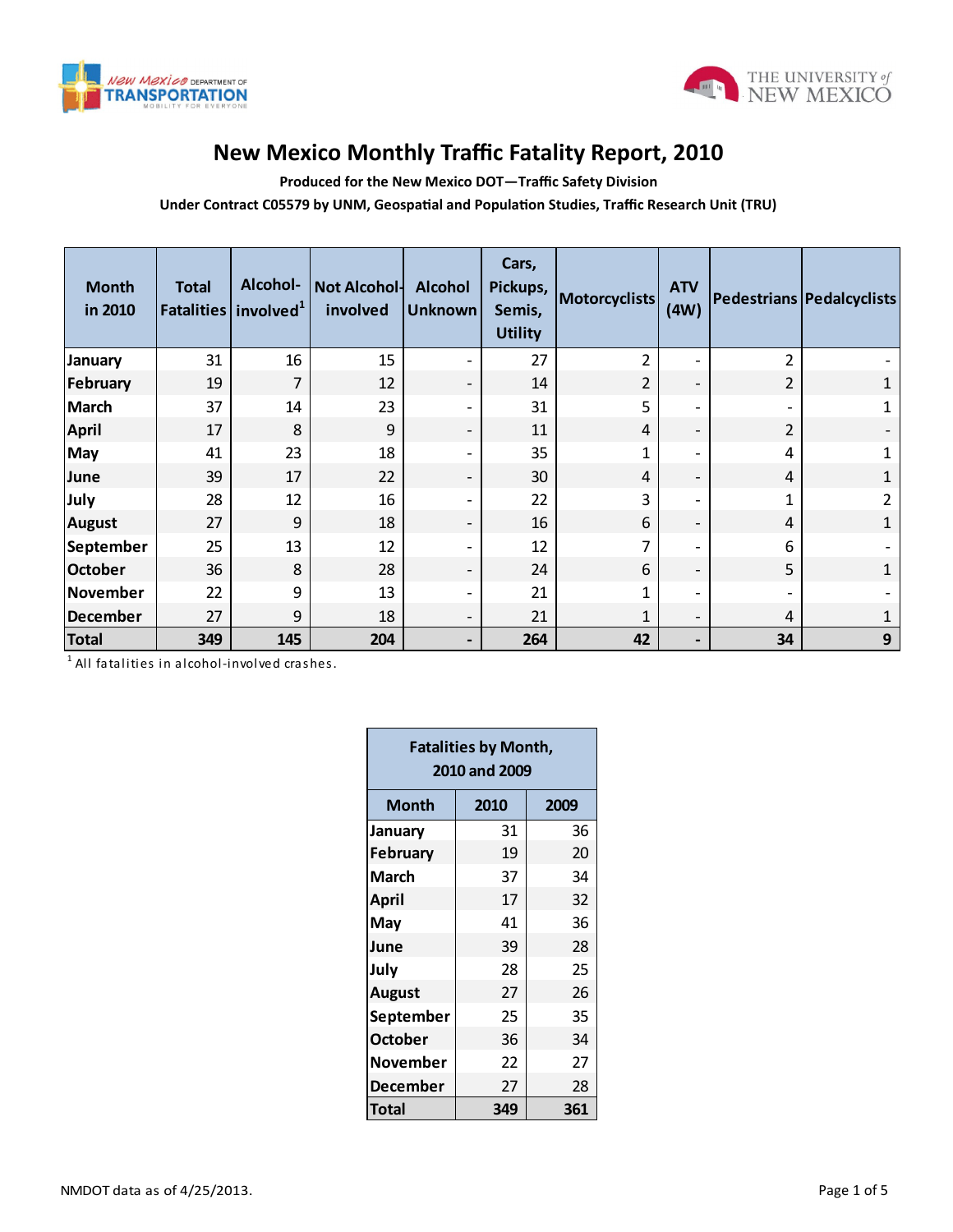



| <b>Fatalities by County and Month, 2010</b> |                              |                              |                          |                          |                          |                              |                          |                          |                              |                          |                          |                          |                         |                         |
|---------------------------------------------|------------------------------|------------------------------|--------------------------|--------------------------|--------------------------|------------------------------|--------------------------|--------------------------|------------------------------|--------------------------|--------------------------|--------------------------|-------------------------|-------------------------|
| <b>County</b>                               | Jan.                         | Feb.                         | Mar.                     | Apr.                     | <b>May</b>               | Jun.                         | Jul.                     | Aug.                     | Sep.                         | Oct.                     | Nov.                     | Dec.                     | 2010<br><b>Total</b>    | 2009<br><b>Total</b>    |
| Bernalillo                                  | 3                            | $\overline{4}$               | $\overline{7}$           | 5                        | 6                        | 5                            | $\overline{2}$           | 3                        | 4                            | 5                        | $\mathbf{1}$             | $\mathbf{1}$             | 46                      | 57                      |
| Catron                                      | $\qquad \qquad -$            | -                            | $\overline{\phantom{a}}$ | $\overline{\phantom{0}}$ | $\overline{a}$           | $\overline{\phantom{0}}$     | $\overline{\phantom{a}}$ | $\mathbf{1}$             | $\overline{\phantom{0}}$     | $\overline{\phantom{a}}$ | $\overline{\phantom{a}}$ | $\qquad \qquad -$        | 1                       | $\overline{2}$          |
| Chaves                                      | $\mathbf 1$                  | $\overline{2}$               | 5                        | $\overline{\phantom{a}}$ | $\mathbf{1}$             | 1                            | $\mathbf{1}$             |                          | $\overline{\phantom{a}}$     | 4                        | 3                        | $\overline{\phantom{a}}$ | 18                      | 16                      |
| Cibola                                      | $\overline{\phantom{a}}$     | $\overline{\phantom{0}}$     | $\overline{\phantom{a}}$ | $\overline{\phantom{0}}$ | $\mathbf{1}$             | $\mathbf 1$                  | 3                        | $\mathbf{1}$             | $\qquad \qquad \blacksquare$ | $\overline{2}$           | $\overline{\phantom{0}}$ | $\mathbf{1}$             | 9                       | $\mathbf{9}$            |
| Colfax                                      | $\overline{\phantom{a}}$     | $\overline{\phantom{0}}$     | $\overline{\phantom{a}}$ | $\overline{\phantom{0}}$ | $\overline{a}$           | $\overline{\phantom{a}}$     | $\mathbf{1}$             | $\mathbf 1$              | $\overline{\phantom{a}}$     | $\mathbf 1$              | $\overline{\phantom{0}}$ | $\mathbf{1}$             | 4                       | 4                       |
| Curry                                       | $\overline{\phantom{a}}$     | $\mathbf{1}$                 | $\mathbf{1}$             | $\overline{\phantom{0}}$ | $\overline{2}$           | ÷                            | $\mathbf{1}$             | $\overline{a}$           | 1                            | $\overline{\phantom{a}}$ | $\mathbf{1}$             | $\overline{\phantom{a}}$ | $\overline{\mathbf{z}}$ | 3                       |
| De Baca                                     | $\qquad \qquad -$            | $\qquad \qquad -$            | $\overline{a}$           | $\overline{\phantom{0}}$ |                          | $\overline{\phantom{a}}$     |                          | $\overline{a}$           | $\overline{a}$               | $\overline{\phantom{a}}$ | $\overline{a}$           | $\overline{\phantom{a}}$ |                         |                         |
| Doña Ana                                    | $\overline{2}$               | $\qquad \qquad -$            | $\overline{2}$           | $\overline{a}$           | $\overline{2}$           | $\sqrt{4}$                   | $\overline{4}$           | 5                        | $\overline{\phantom{a}}$     | 4                        | $\overline{2}$           | $\overline{\phantom{a}}$ | 25                      | 29                      |
| Eddy                                        | $\qquad \qquad -$            | $\mathbf{1}$                 | $\overline{2}$           | $\overline{\phantom{0}}$ | $\overline{a}$           | $\overline{2}$               | $\overline{a}$           | 3                        | 1                            | 3                        | $\mathbf{1}$             | $\mathbf{1}$             | 14                      | 15                      |
| Grant                                       | $\mathbf{1}$                 | $\overline{\phantom{0}}$     | $\overline{\phantom{a}}$ | $\overline{\phantom{0}}$ | 3                        | ÷,                           | $\mathbf{1}$             | $\overline{a}$           | $\overline{\phantom{a}}$     | $\overline{2}$           | $\overline{\phantom{0}}$ | $\overline{\phantom{a}}$ | $\overline{\mathbf{z}}$ | $\mathbf{1}$            |
| Guadalupe                                   | $\mathbf 1$                  | $\overline{\phantom{0}}$     | 1                        | $\overline{a}$           | $\overline{a}$           | $\overline{\phantom{a}}$     | $\overline{2}$           | $\overline{a}$           | $\qquad \qquad -$            | $\mathbf{1}$             | $\overline{\phantom{0}}$ | $\mathbf{1}$             | 6                       | 9                       |
| Harding                                     | $\overline{\phantom{a}}$     | $\overline{\phantom{0}}$     | $\overline{\phantom{m}}$ | $\overline{\phantom{0}}$ | $\overline{\phantom{0}}$ | $\qquad \qquad \blacksquare$ | $\overline{\phantom{0}}$ | $\overline{a}$           | $\qquad \qquad \blacksquare$ | $\overline{\phantom{a}}$ | $\overline{\phantom{0}}$ | $\overline{\phantom{a}}$ |                         | $\mathbf{1}$            |
| Hidalgo                                     | $\overline{\phantom{a}}$     | $\qquad \qquad \blacksquare$ | $\mathbf{1}$             | $\overline{\phantom{0}}$ | $\overline{a}$           | 3                            | $\overline{\phantom{0}}$ | $\overline{a}$           | $\overline{\phantom{a}}$     | $\overline{\phantom{a}}$ | $\overline{\phantom{0}}$ | $\mathbf{1}$             | 5                       | 3                       |
| Lea                                         | 5                            | $\qquad \qquad -$            | $\mathbf{1}$             | $\mathbf{1}$             | 4                        | $\overline{2}$               | $\overline{\phantom{0}}$ | $\overline{2}$           | $\overline{2}$               | $\mathbf{1}$             | $\mathbf{1}$             | $\mathbf{1}$             | 20                      | 13                      |
| Lincoln                                     | 1                            | $\overline{\phantom{0}}$     | $\overline{a}$           | $\overline{\phantom{0}}$ | $\overline{2}$           | $\overline{\phantom{a}}$     | $\overline{\phantom{0}}$ | $\overline{a}$           | $\overline{a}$               | $\overline{\phantom{a}}$ | $\overline{\phantom{0}}$ | $\overline{a}$           | 3                       | 7                       |
| Los Alamos                                  | $\overline{\phantom{a}}$     | $\qquad \qquad -$            | $\overline{\phantom{m}}$ | $\overline{\phantom{a}}$ | $\overline{\phantom{0}}$ | ÷,                           | $\overline{\phantom{0}}$ | $\mathbf{1}$             | $\overline{\phantom{a}}$     | $\qquad \qquad -$        | $\overline{\phantom{0}}$ | $\qquad \qquad -$        | $\mathbf{1}$            | $\mathbf{1}$            |
| Luna                                        | $\qquad \qquad -$            | $\qquad \qquad -$            | $\overline{\phantom{m}}$ | $\overline{2}$           | $\overline{2}$           | $\overline{\phantom{a}}$     | $\overline{2}$           | $\mathbf 1$              | $\overline{\phantom{a}}$     | $\mathbf{1}$             | $\overline{\phantom{0}}$ | $\qquad \qquad -$        | 8                       | 8                       |
| McKinley                                    | $\overline{2}$               | $\mathbf{1}$                 | $\pmb{4}$                | $\overline{2}$           | 6                        | 3                            | 4                        | $\overline{a}$           | $\mathbf{1}$                 | $\overline{\phantom{a}}$ | $\overline{\phantom{0}}$ | $\overline{2}$           | 25                      | 34                      |
| Mora                                        |                              | $\overline{a}$               | $\overline{\phantom{m}}$ | $\overline{\phantom{0}}$ | $\overline{a}$           | $\mathbf{1}$                 |                          | $\overline{a}$           | $\overline{a}$               | $\qquad \qquad -$        | $\overline{\phantom{0}}$ | $\overline{\phantom{0}}$ | 1                       | 1                       |
| Otero                                       | $\mathbf{1}$                 | $\mathbf{1}$                 | $\overline{\phantom{0}}$ | $\overline{\phantom{0}}$ | $\mathbf{1}$             | $\overline{\phantom{a}}$     | $\mathbf{1}$             | $\overline{a}$           | $\overline{2}$               | 4                        | $\mathbf{1}$             | $\mathbf{1}$             | 12                      | 8                       |
| Quay                                        | $\mathbf 1$                  | $\qquad \qquad -$            | 2                        | $\overline{\phantom{0}}$ | $\overline{a}$           | 1                            | $\mathbf 1$              | $\overline{a}$           | $\overline{\phantom{a}}$     | $\overline{\phantom{a}}$ | 3                        | $\mathbf{1}$             | 9                       | 3                       |
| Rio Arriba                                  | $\overline{2}$               | $\overline{\phantom{0}}$     | $\overline{\phantom{a}}$ | $\overline{\phantom{0}}$ | $\overline{\phantom{0}}$ | $\mathbf{1}$                 | $\overline{\phantom{0}}$ | $\mathbf{1}$             | $\mathbf{1}$                 | $\overline{2}$           | $\overline{\phantom{0}}$ | $\overline{\phantom{a}}$ | $\overline{\mathbf{z}}$ | 16                      |
| Roosevelt                                   |                              | $\qquad \qquad -$            | $\mathbf{1}$             | $\overline{\phantom{0}}$ | $\overline{\phantom{0}}$ | $\overline{\phantom{a}}$     | $\overline{\phantom{0}}$ |                          | $\overline{a}$               | $\overline{a}$           | $\overline{\phantom{0}}$ | $\overline{2}$           | 3                       | 4                       |
| San Juan                                    | 3                            | $\overline{\mathcal{L}}$     | $\mathbf{1}$             | $\mathbf{1}$             | 5                        | 3                            | $\overline{2}$           | $\overline{2}$           | $\overline{\mathbf{4}}$      | $\mathbf{1}$             | $\overline{2}$           | $\overline{2}$           | 30                      | 15                      |
| San Miguel                                  | $\mathbf{1}$                 | 1                            | 2                        |                          | 1                        | $\mathbf 1$                  |                          | $\mathbf 1$              | $\overline{a}$               |                          | $\mathbf{1}$             | 3                        | 11                      | 7                       |
| Sandoval                                    | 3                            | $\mathbf 1$                  | $\mathbf{1}$             | $\overline{\phantom{a}}$ | $\overline{\phantom{a}}$ | $\overline{3}$               |                          | $\overline{3}$           | $\overline{2}$               |                          | $\qquad \qquad -$        | $\mathbf 1$              | 14                      | 24                      |
| Santa Fe                                    | 3                            | $\qquad \qquad -$            | 3                        | 5                        | $\overline{2}$           | 2                            | $\mathbf{1}$             | $\mathbf{1}$             | 3                            | $\overline{2}$           | $\mathbf{1}$             | 3                        | 26                      | 23                      |
| Sierra                                      |                              | $\overline{\phantom{0}}$     | $\mathbf{1}$             | $\overline{\phantom{0}}$ |                          | $\overline{\phantom{a}}$     | $\mathbf{1}$             |                          | $\overline{\phantom{a}}$     | $\blacksquare$           | $\mathbf{1}$             |                          | $\overline{\mathbf{3}}$ | $\overline{7}$          |
| Socorro                                     |                              | $\overline{\phantom{a}}$     |                          | $\overline{\phantom{a}}$ | $\mathbf{1}$             | $\mathbf 1$                  |                          |                          | $\overline{\phantom{a}}$     | 1                        | $\overline{2}$           | $\mathbf 1$              | 6                       | 10                      |
| <b>Taos</b>                                 |                              | $\overline{\phantom{0}}$     | $\overline{\phantom{a}}$ | $\overline{\phantom{0}}$ | $\mathbf{1}$             | $\overline{2}$               | $\mathbf{1}$             | $\mathbf 1$              | 3                            | $\blacksquare$           | $\mathbf{1}$             | $\overline{2}$           | ${\bf 11}$              | $\mathbf{9}$            |
| Torrance                                    | $\qquad \qquad \blacksquare$ | $\mathbf{1}$                 | $\overline{2}$           | $\overline{\phantom{a}}$ |                          | $\overline{\phantom{a}}$     |                          |                          | $\overline{\phantom{a}}$     | $\overline{\phantom{a}}$ | $\mathbf{1}$             |                          | 4                       | 14                      |
| Union                                       |                              | $\mathbf{1}$                 | $\overline{\phantom{a}}$ |                          |                          | $\mathbf 1$                  |                          |                          | $\overline{\phantom{a}}$     |                          |                          |                          | $\mathbf{2}$            | $\overline{\mathbf{3}}$ |
| Valencia                                    | 1                            | 1                            | $\overline{\phantom{a}}$ | $\mathbf{1}$             | $\mathbf{1}$             | 2                            | $\overline{\phantom{a}}$ | $\overline{\phantom{a}}$ | 1                            | $\overline{2}$           | $\overline{\phantom{0}}$ | $\overline{2}$           | 11                      | 5                       |
| <b>Total</b>                                | 31                           | 19                           | 37                       | 17                       | 41                       | 39                           | 28                       | 27                       | 25                           | 36                       | 22                       | 27                       | 349                     | 361                     |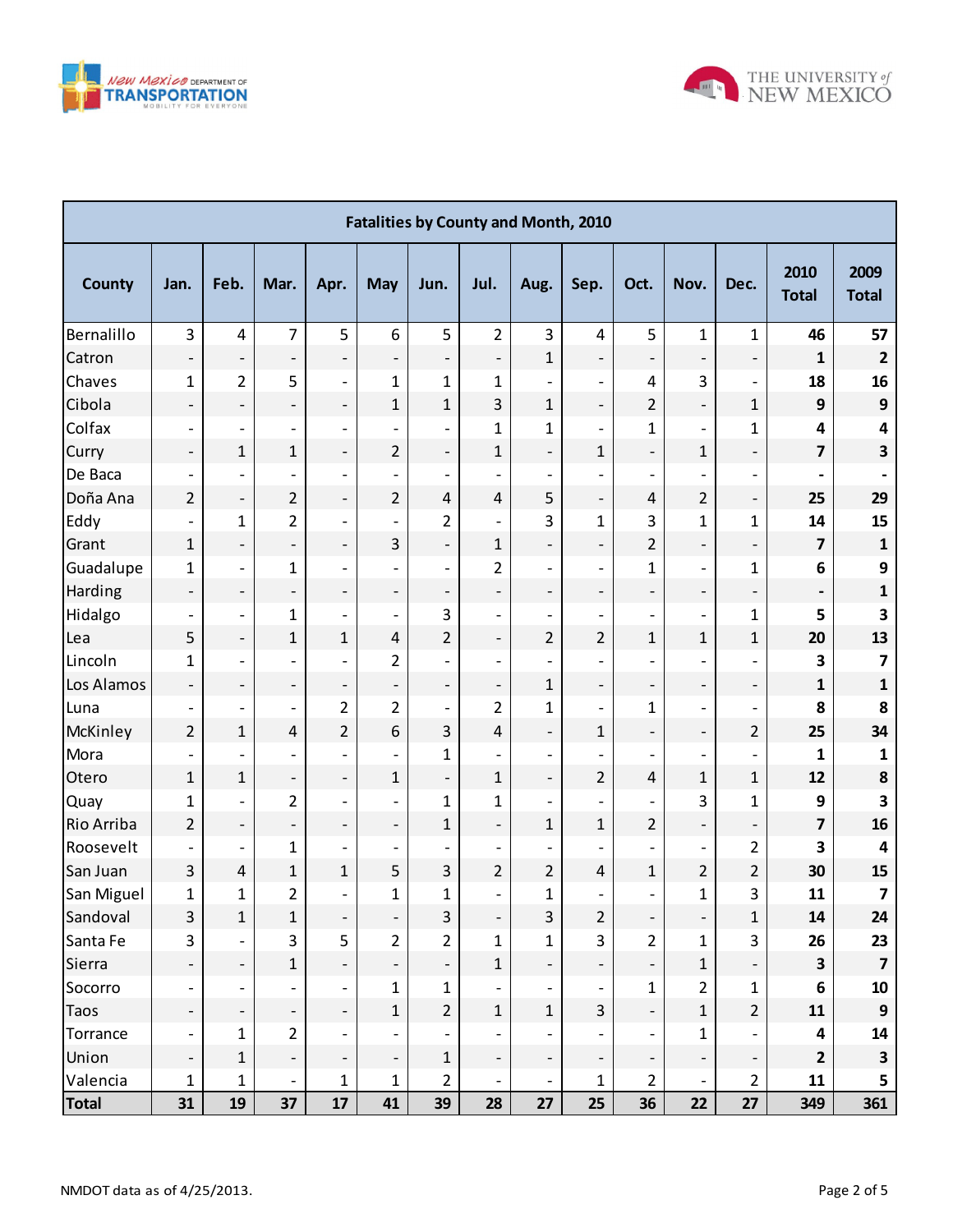



| Fatalities by County Relating to Alcohol, Belt Use, and Under 21 BAC, 2010 |                                             |                      |                            |                      |                                              |                      |                                   |  |  |  |  |
|----------------------------------------------------------------------------|---------------------------------------------|----------------------|----------------------------|----------------------|----------------------------------------------|----------------------|-----------------------------------|--|--|--|--|
| <b>County</b>                                                              | Alcohol-Involved<br>Fatalities <sup>1</sup> |                      | <b>Unbelted Fatalities</b> |                      | Under 21 (15-20) Fatalities<br>with a $BAC2$ |                      | <b>Total</b><br><b>Fatalities</b> |  |  |  |  |
|                                                                            | <b>Count</b>                                | Percent <sup>3</sup> | Count                      | Percent <sup>3</sup> | Count                                        | Percent <sup>3</sup> |                                   |  |  |  |  |
| Bernalillo                                                                 | 24                                          | 52.2%                | 9                          | 19.6%                | 6                                            | 13.0%                | 46                                |  |  |  |  |
| Catron                                                                     | $\mathbf{1}$                                | 100.0%               | $\mathbf{1}$               | 100.0%               |                                              | 0.0%                 | 1                                 |  |  |  |  |
| Chaves                                                                     | $\overline{2}$                              | 11.1%                | 6                          | 33.3%                |                                              | 0.0%                 | 18                                |  |  |  |  |
| Cibola                                                                     | $\overline{2}$                              | 22.2%                | $\overline{2}$             | 22.2%                | -                                            | 0.0%                 | 9                                 |  |  |  |  |
| Colfax                                                                     | $\mathbf{1}$                                | 25.0%                | 1                          | 25.0%                | -                                            | 0.0%                 | 4                                 |  |  |  |  |
| Curry                                                                      |                                             | 0.0%                 | $\overline{2}$             | 28.6%                | -                                            | 0.0%                 | 7                                 |  |  |  |  |
| De Baca                                                                    |                                             |                      |                            |                      |                                              |                      |                                   |  |  |  |  |
| Doña Ana                                                                   | 12                                          | 48.0%                | 8                          | 32.0%                | -                                            | 0.0%                 | 25                                |  |  |  |  |
| Eddy                                                                       | 3                                           | 21.4%                | 4                          | 28.6%                |                                              | 0.0%                 | 14                                |  |  |  |  |
| Grant                                                                      | 3                                           | 42.9%                | $\overline{2}$             | 28.6%                | $\overline{\phantom{a}}$                     | 0.0%                 | 7                                 |  |  |  |  |
| Guadalupe                                                                  |                                             | 0.0%                 | 1                          | 16.7%                |                                              | 0.0%                 | 6                                 |  |  |  |  |
| Harding                                                                    | -                                           |                      |                            |                      | -                                            |                      |                                   |  |  |  |  |
| Hidalgo                                                                    |                                             | 0.0%                 | 3                          | 60.0%                |                                              | 0.0%                 | 5                                 |  |  |  |  |
| Lea                                                                        | 8                                           | 40.0%                | 11                         | 55.0%                | -                                            | 0.0%                 | 20                                |  |  |  |  |
| Lincoln                                                                    |                                             | 0.0%                 |                            | 0.0%                 |                                              | 0.0%                 | 3                                 |  |  |  |  |
| Los Alamos                                                                 | -                                           | 0.0%                 | $\mathbf{1}$               | 100.0%               | $\overline{\phantom{a}}$                     | 0.0%                 | 1                                 |  |  |  |  |
| Luna                                                                       | $\mathbf{1}$                                | 12.5%                | 4                          | 50.0%                |                                              | 0.0%                 | 8                                 |  |  |  |  |
| McKinley                                                                   | 13                                          | 52.0%                | 15                         | 60.0%                | 3                                            | 12.0%                | 25                                |  |  |  |  |
| Mora                                                                       | $\mathbf{1}$                                | 100.0%               | 1                          | 100.0%               |                                              | 0.0%                 | $\mathbf{1}$                      |  |  |  |  |
| Otero                                                                      | $\overline{7}$                              | 58.3%                | 3                          | 25.0%                | $\overline{\phantom{a}}$                     | 0.0%                 | 12                                |  |  |  |  |
| <b>Quay</b>                                                                |                                             | 0.0%                 | 6                          | 66.7%                |                                              | 0.0%                 | 9                                 |  |  |  |  |
| Rio Arriba                                                                 | 4                                           | 57.1%                | 5                          | 71.4%                | $\overline{\phantom{a}}$                     | 0.0%                 | $\overline{7}$                    |  |  |  |  |
| Roosevelt                                                                  | 3                                           | 100.0%               | 3                          | 100.0%               |                                              | 0.0%                 | 3                                 |  |  |  |  |
| San Juan                                                                   | 14                                          | 46.7%                | 12                         | 40.0%                | -                                            | 0.0%                 | 30                                |  |  |  |  |
| San Miguel                                                                 | 5                                           | 45.5%                | 4                          | 36.4%                |                                              | 0.0%                 | 11                                |  |  |  |  |
| Sandoval                                                                   | 5                                           | 35.7%                | 6                          | 42.9%                | -                                            | 0.0%                 | 14                                |  |  |  |  |
| Santa Fe                                                                   | 20                                          | 76.9%                | 18                         | 69.2%                | $\mathbf{1}$                                 | 3.8%                 | 26                                |  |  |  |  |
| Sierra                                                                     | $\overline{2}$                              | 66.7%                | $\mathbf{1}$               | 33.3%                | -                                            | 0.0%                 | 3                                 |  |  |  |  |
| Socorro                                                                    | 3                                           | 50.0%                | 4                          | 66.7%                |                                              | 0.0%                 | 6                                 |  |  |  |  |
| <b>Taos</b>                                                                | 5                                           | 45.5%                | 7                          | 63.6%                | $\mathbf{1}$                                 | 9.1%                 | 11                                |  |  |  |  |
| Torrance                                                                   | $\mathbf{1}$                                | 25.0%                | 2                          | 50.0%                | $\overline{\phantom{0}}$                     | 0.0%                 | 4                                 |  |  |  |  |
| Union                                                                      | $1\,$                                       | 50.0%                | 1                          | 50.0%                | -                                            | 0.0%                 | 2                                 |  |  |  |  |
| Valencia                                                                   | 4                                           | 36.4%                | 3                          | 27.3%                |                                              | 0.0%                 | 11                                |  |  |  |  |
| <b>Total</b>                                                               | 145                                         | 41.5%                | 146                        | 41.8%                | 11                                           | 3.2%                 | 349                               |  |  |  |  |

 $^{\rm 1}$  All fatalities in alcohol-involved crashes.

 $^{\text{2}}$  Fatalities under age 21 with a reported BAC (Blood Alcohol Content) above zero.

 $^3$  Percentage based on total fatalities in the county.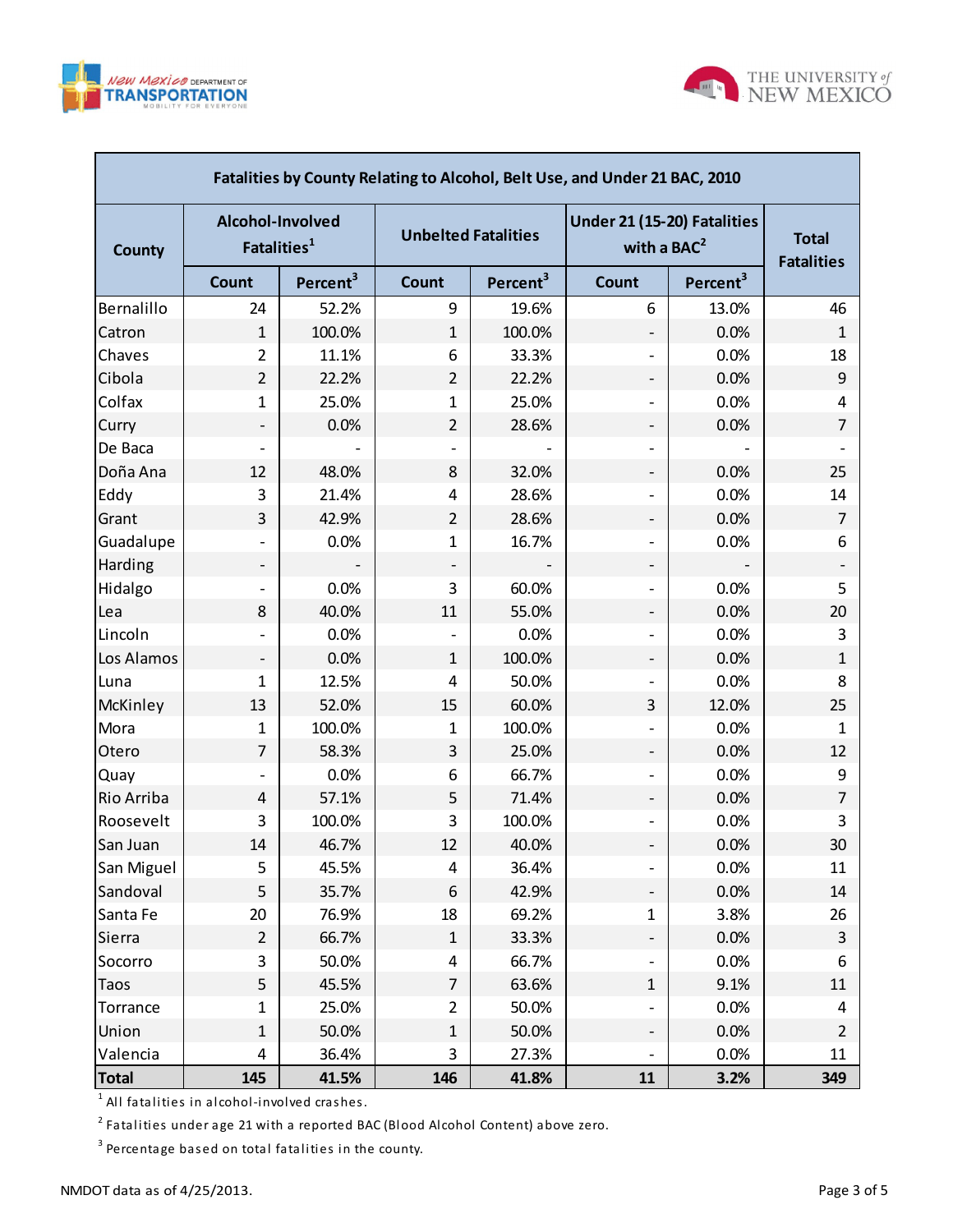



**Safety Gear Yes No Unknown Total** Helmet  $\begin{vmatrix} 7 & 31 & 4 \end{vmatrix}$  42 Seat Belt 118 | 146 | 264

**Motorcyclist/4W Helmet Usage and Vehicle Occupant Seat Belt Usage, 2010**

|  |  | Alcohol-involved Fatalities <sup>1</sup> , 2010 |  |
|--|--|-------------------------------------------------|--|
|  |  |                                                 |  |

| Alcohol-involved     | 145 | 41.5%   |
|----------------------|-----|---------|
| Not Alcohol-involved | 204 | 58.5%   |
| Alcohol Unknown      | 0   | $0.0\%$ |
| <b>Total</b>         | 349 | 100.0%  |

 $^1$  All fatalities in alcohol-involved crashes.

| <b>Fatalities by Residency and Location, 2010</b> |                                      |                     |                                    |              |  |  |  |  |  |  |
|---------------------------------------------------|--------------------------------------|---------------------|------------------------------------|--------------|--|--|--|--|--|--|
| <b>Location</b>                                   | <b>New Mexico</b><br><b>Resident</b> | <b>Non-Resident</b> | <b>Unknown</b><br><b>Residency</b> | <b>Total</b> |  |  |  |  |  |  |
| Rural                                             | 208                                  | 46                  | 1                                  | 255          |  |  |  |  |  |  |
| Urban                                             | 92                                   | 2                   | $\overline{\phantom{0}}$           | 94           |  |  |  |  |  |  |
| Unknown                                           |                                      |                     | $\overline{\phantom{0}}$           | -            |  |  |  |  |  |  |
| Total                                             | 300                                  | 48                  |                                    | 349          |  |  |  |  |  |  |

| Senior (70+) Fatalities,<br>2010 and 2009 |                   |  |  |  |  |  |
|-------------------------------------------|-------------------|--|--|--|--|--|
| Year                                      | <b>Fatalities</b> |  |  |  |  |  |
| 2009                                      | 44                |  |  |  |  |  |
| 2010                                      | 35                |  |  |  |  |  |

| <b>Fatalities Under 21,</b><br>2010 |                   |  |  |  |  |  |  |
|-------------------------------------|-------------------|--|--|--|--|--|--|
| Age                                 | <b>Fatalities</b> |  |  |  |  |  |  |
| 1                                   | 4                 |  |  |  |  |  |  |
| $\overline{\mathbf{c}}$             | $\mathbf{1}$      |  |  |  |  |  |  |
| 3                                   | $\mathbf 1$       |  |  |  |  |  |  |
| 4                                   | $\mathbf 1$       |  |  |  |  |  |  |
| 5                                   | $\overline{1}$    |  |  |  |  |  |  |
| 6                                   | $\overline{2}$    |  |  |  |  |  |  |
| 7                                   | $\mathbf 1$       |  |  |  |  |  |  |
| 8                                   | -                 |  |  |  |  |  |  |
| 9                                   | $\overline{a}$    |  |  |  |  |  |  |
| 10                                  | -                 |  |  |  |  |  |  |
| 11                                  | $\overline{a}$    |  |  |  |  |  |  |
| 12                                  | $\overline{a}$    |  |  |  |  |  |  |
| 13                                  | $\mathbf 1$       |  |  |  |  |  |  |
| 14                                  | 4                 |  |  |  |  |  |  |
| 15                                  | 3                 |  |  |  |  |  |  |
| 16                                  | 5                 |  |  |  |  |  |  |
| 17                                  | 10                |  |  |  |  |  |  |
| 18                                  | 10                |  |  |  |  |  |  |
| 19                                  | 16                |  |  |  |  |  |  |
| 20                                  | 5                 |  |  |  |  |  |  |
| Total                               | 65                |  |  |  |  |  |  |

|                         | <b>Total</b>        | Alcohol-involved <sup>1</sup> Fatalities, 2010 |                                              |                                 |                                            |  |  |  |  |  |
|-------------------------|---------------------|------------------------------------------------|----------------------------------------------|---------------------------------|--------------------------------------------|--|--|--|--|--|
| <b>Month</b><br>in 2010 | Fatalities,<br>2010 | <b>Motorcyclist</b><br><b>Fatalities</b>       | Percent<br>Motorcyclist<br><b>Fatalities</b> | Pedestrian<br><b>Fatalities</b> | Percent<br>Pedestrian<br><b>Fatalities</b> |  |  |  |  |  |
| January                 | 31                  |                                                | 0.0%                                         | $\overline{2}$                  | 6.5%                                       |  |  |  |  |  |
| <b>February</b>         | 19                  |                                                | 0.0%                                         | $\overline{2}$                  | 10.5%                                      |  |  |  |  |  |
| <b>March</b>            | 37                  | 1                                              | 2.7%                                         |                                 | 0.0%                                       |  |  |  |  |  |
| April                   | 17                  | $\overline{2}$                                 | 11.8%                                        | 1                               | 5.9%                                       |  |  |  |  |  |
| May                     | 41                  | 1                                              | 2.4%                                         | 3                               | 7.3%                                       |  |  |  |  |  |
| June                    | 39                  | $\boldsymbol{\Lambda}$                         | 10.3%                                        | $\overline{2}$                  | 5.1%                                       |  |  |  |  |  |
| July                    | 28                  | 1                                              | 3.6%                                         | 1                               | 3.6%                                       |  |  |  |  |  |
| <b>August</b>           | 27                  | 3                                              | 11.1%                                        |                                 | 0.0%                                       |  |  |  |  |  |
| September               | 25                  | 3                                              | 12.0%                                        | 3                               | 12.0%                                      |  |  |  |  |  |
| <b>October</b>          | 36                  | $\overline{2}$                                 | 5.6%                                         | $\overline{2}$                  | 5.6%                                       |  |  |  |  |  |
| <b>November</b>         | 22                  | 1                                              | 4.5%                                         |                                 | 0.0%                                       |  |  |  |  |  |
| <b>December</b>         | 27                  |                                                | 0.0%                                         | 3                               | 11.1%                                      |  |  |  |  |  |
| <b>Total</b>            | 349                 | 18                                             | 5.2%                                         | 19                              | 5.4%                                       |  |  |  |  |  |

<sup>1</sup> All fatalities in alcohol-involved crashes.